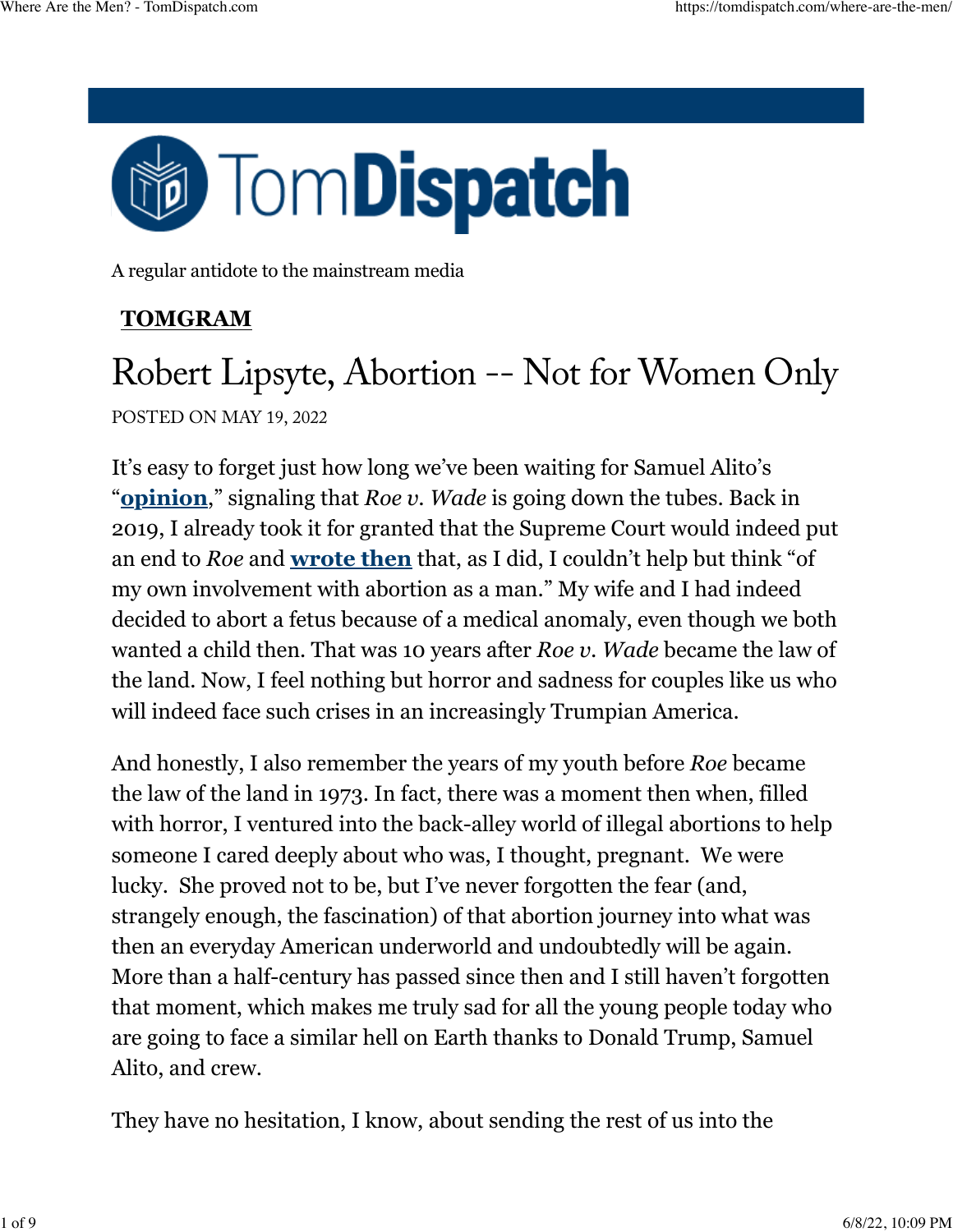flames of hell. Looking back, the failed coup at the U.S. Capitol on January 6, 2021, may not have been the worst of Donald Trump. His seizure (with the help of **[Mitch McConnell](https://www.brookings.edu/blog/fixgov/2020/09/24/mcconnells-fabricated-history-to-justify-a-2020-supreme-court-vote/)**) of the Supreme Court will, I fear, leave that riot in the dustbin of history when it comes to changing this country.

And they have a nerve. Truly they do. Which is why, today, I turn this site over to Robert Lipsyte, former *New York Times* columnist, *[TomDispatch](https://tomdispatch.com/why-is-ali-the-last-american-hero/) [regular,](https://tomdispatch.com/why-is-ali-the-last-american-hero/)* and author most recently of *[SportsWorld: An American](https://www.amazon.com/dp/0813593190/ref=nosim/?tag=tomdispatch-20) [Dreamland](https://www.amazon.com/dp/0813593190/ref=nosim/?tag=tomdispatch-20)*. Let him remind us all of what it was like, not just for women but for men, too, in the pre-*Roe* years and why it's up to us not to let this stand. *Tom*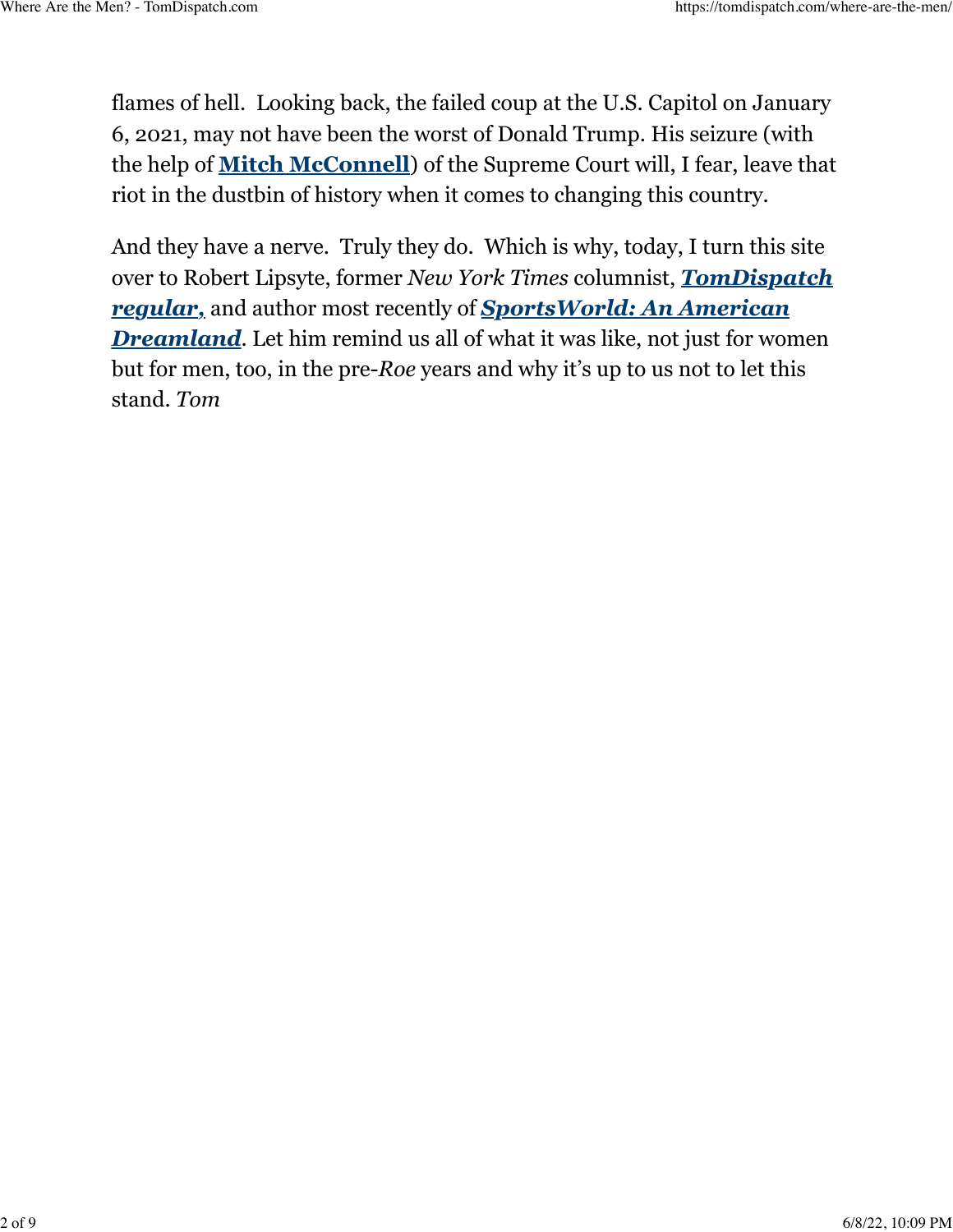# **Where Are the Men?**

No More Bystander Boys in the Post-Roe Era BY **[ROBERT](https://tomdispatch.com/authors/robertlipsyte/) LIPSYTE**

For 50 years now, people have told desperate, heart-breaking stories about what it was like to search for an abortion in the days before  $Roe$  v. Wade. These were invariably narratives of women in crisis. They sometimes involved brief discussions about economic inequality, police-state intrigue, and unwanted children, but for the most part men were invisible in them, missing in action. Where were they? And where are they now that a wall of fundamental rights seems to be crumbling away not just for women, but for all of us? This is another example of what I used to call the Bystander Boys.

As a sportswriter, my work over these decades often brought me into a universe of male entitlement and the sort of posturing I thought of as *faux* masculinity. Even in that chest-beating environment, I was struck by the absence in abortion stories of what in another time would have been called manliness. What happened to that mostly storybook ideal of the brave, modest, responsible, big-hearted protector? I figured out early on not to waste time searching for him among football quarterbacks or baseball coaches, or even cops and Army officers. Much, much later, I found more people with the right stuff — that "manly" ideal — among single mothers and feminist lawyers.

As it happened, there weren't a lot of male heroes during the women's movement of the 1970s or even the more recent #MeToo upsurge. Most men, except for the power boys who treated everyone else as girls, were too fearful or starstruck to intervene. The most grotesque models were, of course, the athletes who stood by silently while their teammates raped stoned or drunken women.

In the pre-pill early 1960s, when unwanted pregnancy was a constant chilling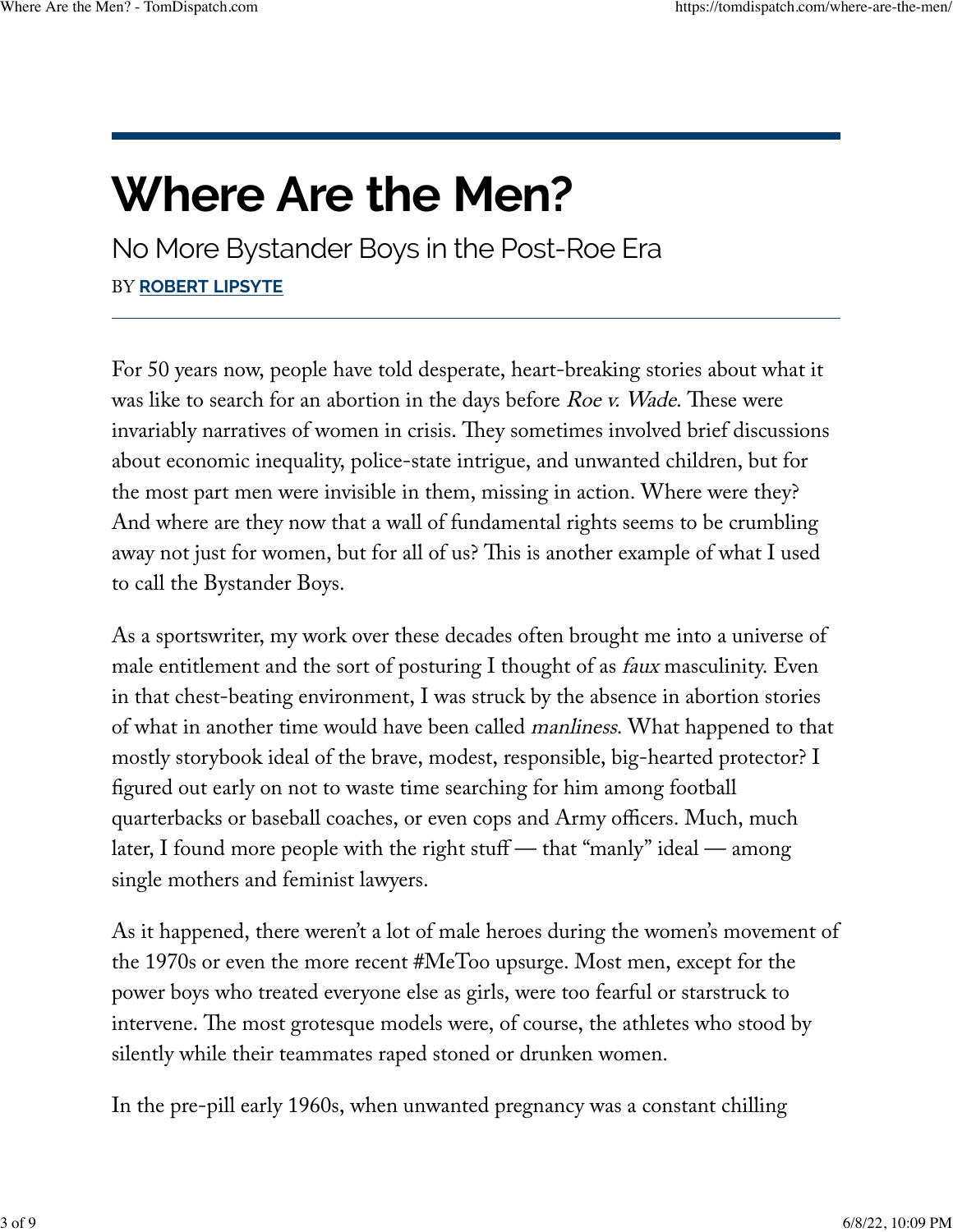specter for my pre-Boomer "silent" generation, men usually talked about abortion only if their girlfriends had missed a period — when they were trying to track down that **[coal-country Pennsylvania doctor](https://www.wnep.com/article/news/local/schuylkill-county/the-history-of-the-angel-of-ashland-vincent-genovese-doctor-robert-spencer-coal-mine-area-schuylkill-county-abortion/523-46951be6-3947-4ac4-b074-05db58a305a0)** who performed illegal abortions with relative impunity. They might even share their fears of what an unwanted kid would do to their careers, but rarely did they bring up the typical back-alley butchery of abortion in those years that came from the hijacking of the most fundamental of rights.

Where are those guys even today, much less their sons and grandsons, presumably still active partners in the reproductive process? Forget about moral responsibility — what about the jeopardy our lives are in as the possibility of a Trumpian-style authoritarian future closes in around us? Sixty years ago, it already seemed remarkably clear to me how crucial it was that men stop leaving women to face this nightmare essentially alone — and it still does.

#### **Te Dismissal**

With that in mind, let me tell you my own ancient abortion story, though it always felt somewhat pallid compared to others — what my kids would have sneered at as a "first-world story" if I had told them. Still, I think it does capture the fear and helplessness of a time which, sadly enough, just might be coming around again.

The year was 1961, 12 years before *Roe v. Wade*. I had already been married to my first wife for two years and she was justifiably convinced that we were still too shaky, emotionally and professionally, to have children. We were both 23. She was an undergraduate, working on the side in a doctor's office. I was an ambitious New York Times reporter, covering sports for that paper and cops for its Sunday magazine. When she discovered that she was pregnant, we briefly argued about what to do. I liked the idea of fatherhood and was convinced that it wouldn't hamper my career. (No wonder, since in the spirit of the time, I assumed she'd be doing all the work.) But I did at least understand that, in the end, it was her choice, not mine.

Through her medical connections, she found a Fifth Avenue doctor who would perform the then-illegal operation for \$500, which we could just barely scrape together. We called that upcoming operation "the dismissal" in what we both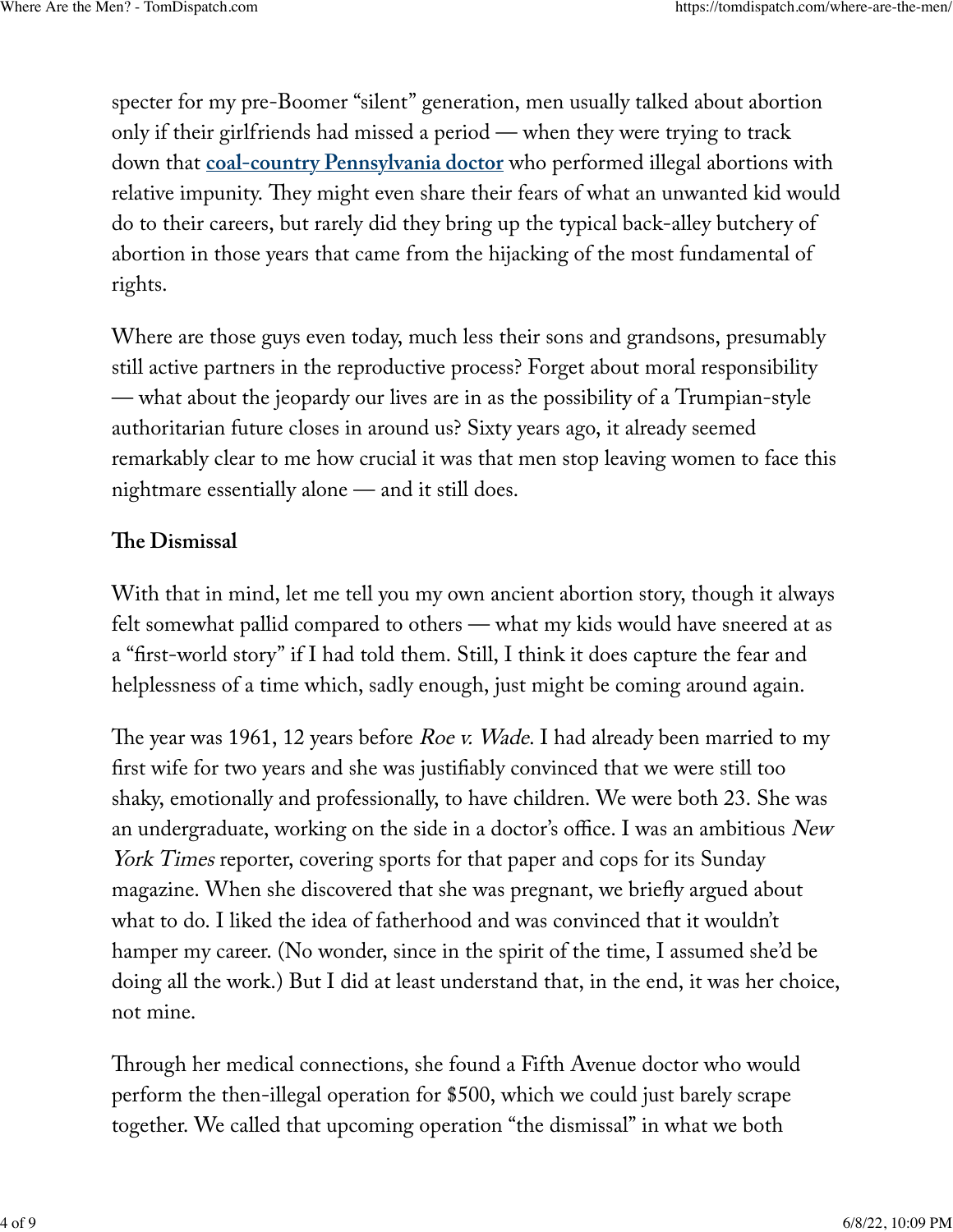understood to be a pathetically smart-assed way of avoiding a confrontation with the actual fears and mixed emotions generated by our choice. At that time, it was, of course, criminal, dangerous, and (in what passed for proper society) largely despised.

I was scared for Maria's well-being and the possible consequences of acting illegally. I was particularly fearful that the Times might find out and, in some fashion, hold it against me. In a confused and twisted way, I was also disturbed about acting against the moral conventions of my society and time. It made me feel like a bad person and, believe me, those were wrenching feelings that began to bubble back into my memory recently as the most humane of judicial amendments **[came under assault](https://www.nytimes.com/2022/05/08/opinion/supreme-court-oppression.html)** by truly evil forces.

I was also — however contradictory this might sound — righteously angry on that crisp, clear fall afternoon as Maria and I walked to the doctor's ground-floor office across from New York's Central Park. I knew even then that religious bigots and the mercenary politicians backing them stood in the way of our health and freedom. Admittedly, I could never have imagined that, more than half a century later, the same combination of forces would be **[using abortion](https://www.theguardian.com/us-news/2022/may/05/trump-abortion-supreme-court)** as part of an authoritarian plot to seize control of all aspects of our lives. Back then, I probably would have smirked at such seeming paranoia, had I seen it in some sci-fi film.

The doctor's door opened before I rang the buzzer and the arm of an older woman — the doctor's wife I later discovered — shot out, grabbed Maria's sleeve and began pulling her inside. We kissed quickly. I noted how terrified Maria's eyes were. And then she was gone.

I had been instructed to leave the area and call in two hours (from a pay phone on the street, of course, since no one then had a mobile phone). After wandering in the park for a while, I found myself drifting back toward the doctor's office. Reporters always have that urge to stay near the action. As dusk was settling, I noticed nondescript black and gray sedans beginning to double-park illegally along Fifth Avenue and in the side streets flanking that office. They disgorged athleticlooking women in non-chic clothes. In that fashionable neighborhood, they were distinctly not local residents.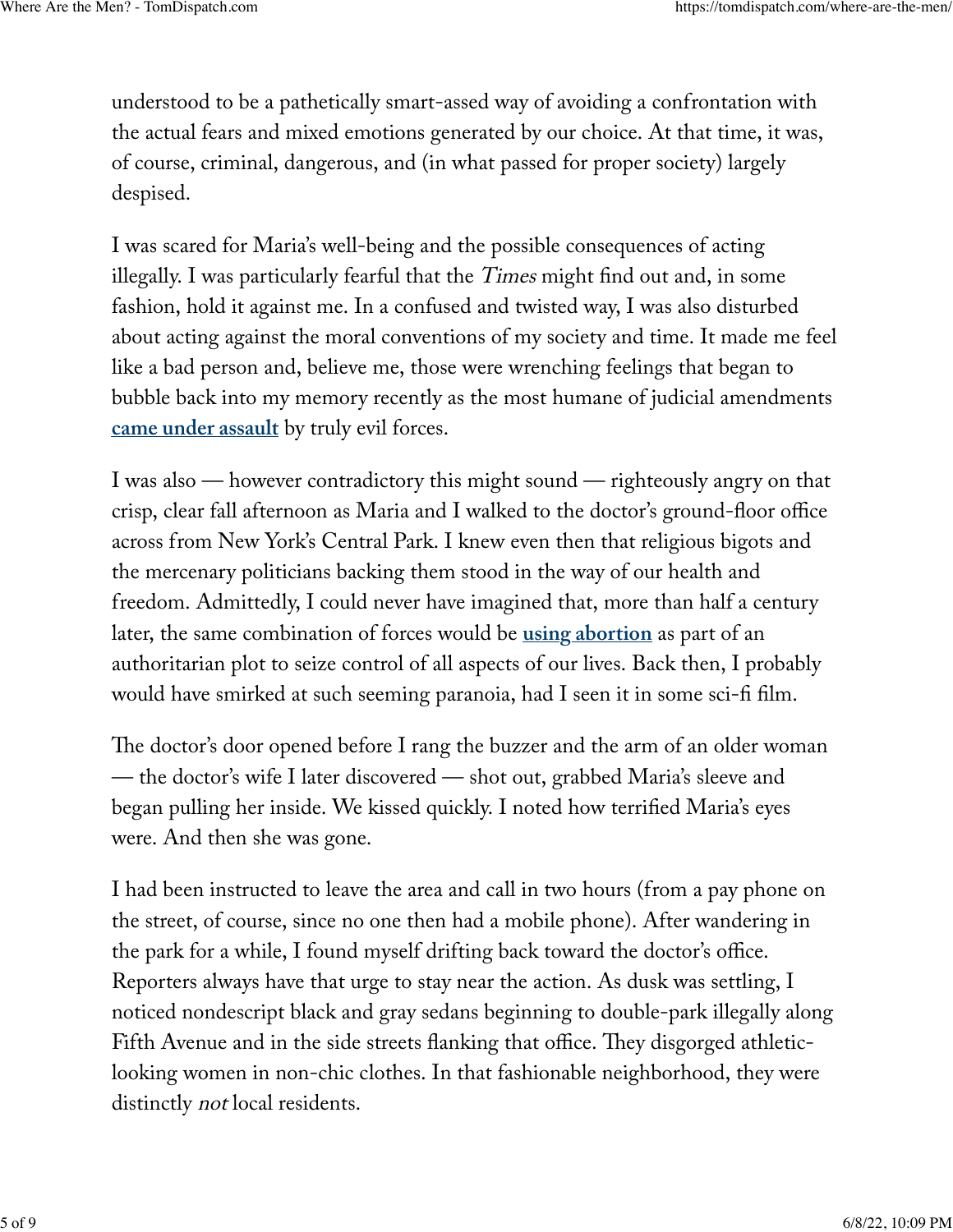#### **Te Raid**

As they clustered on the sidewalk, I remember thinking that they looked like a women's semi-pro softball team I had once covered, as well as the women cops I had met recently doing a Times magazine piece about a squad of Manhattan detectives.

I realized then that I was watching a raid. I felt ice water in my veins as I hurried to a telephone booth from which I could observe the cops closing in on the doctor's office. What should I do? Warn the doctor? Less than an hour had passed since Maria had gone inside. If they aborted the abortion now, would that spare them criminal charges? What if she was numbing into the anesthesia? I imagined the doctor, scalpel in hand, panicking and injuring my wife. I couldn't bring myself to take that chance. So, made powerless by my decision, I simply waited and watched.



Soon enough, the cops swarmed the office door and went inside. I moved closer. Several of them were standing guard there and others were stationed along the block. They briskly collected a middle-aged couple heading toward the office and stuffed them into a parked sedan.

It seemed like a long time before the office door opened and the cops came out with the doctor's wife, a white-bearded man in a white coat, a teenage girl wrapped in a blanket, and Maria, pale and shaking after the operation. I couldn't be a bystander for one more second. Nobody stopped me as I ran

**Buy the [Book](https://www.amazon.com/dp/0813593190/ref=nosim/?tag=tomdispatch-20)**

to her, yelling, "That's my wife!"

The cops were matter of fact, almost kindly. They assured us that if Maria agreed to accompany them to Bellevue Hospital and submit to an examination to ascertain whether she had an abortion, there would be no charges against her. I felt helpless. I didn't know what to do or who to call.

Gripped by a certain desperation, I asked whether the medical exam would be the end of it? No, I was told, she would need to appear before a grand jury trying the doctor. I insisted on going to Bellevue with her. The cops conferred. Okay, they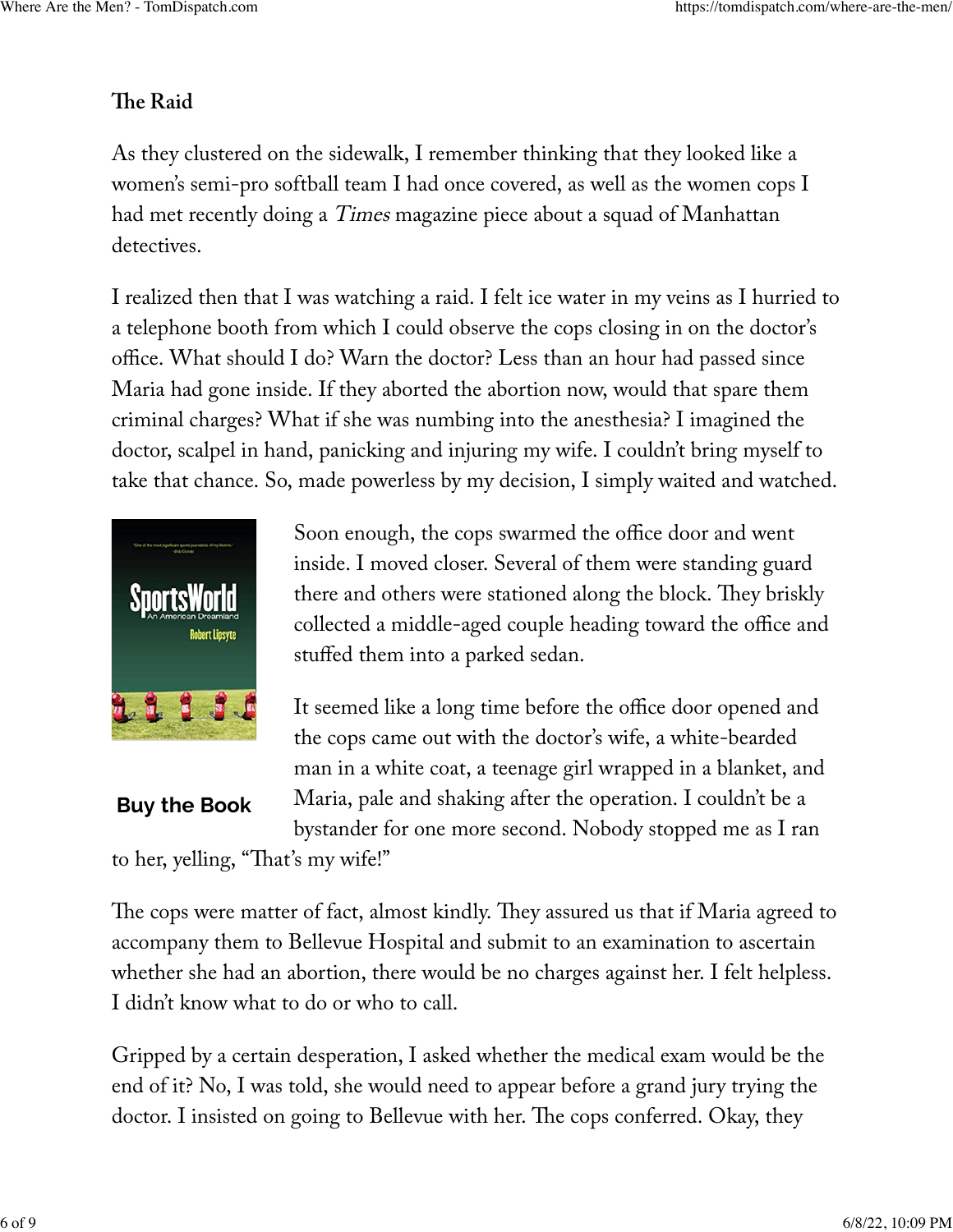said, and took me along.

I sat in the chilly hallway of that hospital for a long, long time. Passing cops chatted with me in a relatively friendly way. Several of them all but apologized. Abortions were against the law, they pointed out, shrugging, as if to say, what can we do? Finally, I took Maria home. She slept for a day. There were visits from a nurse at the doctor's office where she worked.

Sometime later, she did indeed testify before a grand jury. The doctor's name eventually appeared in a splashy New York Post story. He was running an abortion "factory," so the claim went, and the raid on his office was considered a big bust.

#### **Te Choice**

And that was pretty much the end of it for us, not to speak of our marriage a year later. The only related event: a call from the Police Department's public information chief, a deputy commissioner, demanding an apology and a retraction of things I had written in my recent magazine article about the squad of women detectives. He said he knew just why I had written so negatively about them and assured me that if I didn't send him that apology, he would inform key people at the Times about my recent "unlawful activity." He let that phrase hang in the air.

I felt chills. My career, I feared, was over. At that moment, I remember thinking about how my dad had talked me into getting a junior-high-school Englishteaching license as a back-up to my risky journalism career.

Still, I felt I had no choice and told that deputy commissioner to go to hell. He snickered and hung up. I never heard from him again. Sometime later, a magazine editor from the Times discreetly indicated to me that he'd brushed off some complaint from a police flack and told me not to worry.

End of story, although I thought about it again when *Roe v. Wade* became the law of the land in 1973 and, with Maria's permission, I wrote about what happened to us as part of a boomlet of pre- $Roe$  horror stories published then. The bloody wire coat hanger that women **[so notoriously used](https://www.theguardian.com/commentisfree/2015/dec/15/wire-coat-hanger-abortion-stories-united-states)** to try to induce abortions at home, which once seemed all too real to me, was becoming a quaint symbol of another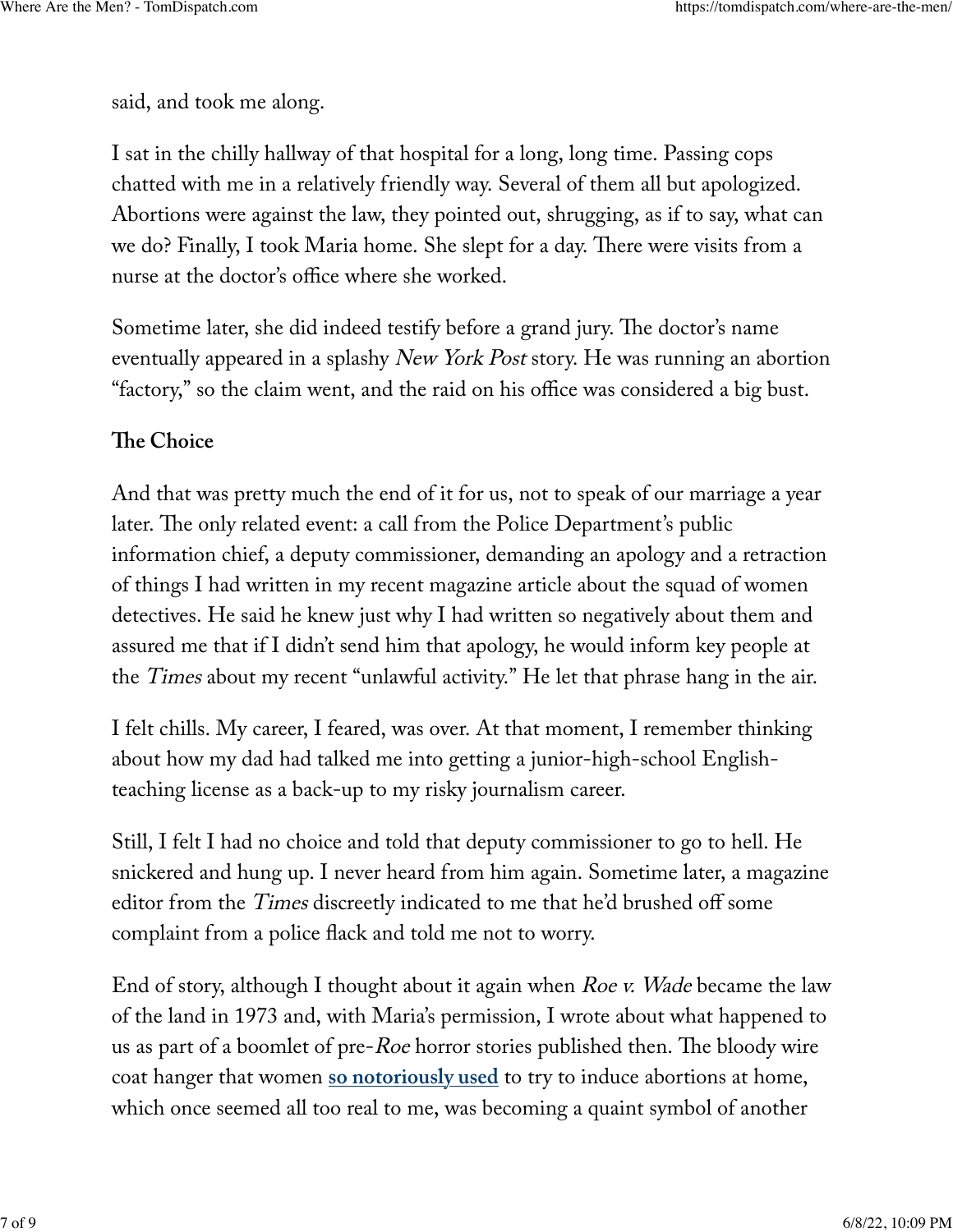age. We could breathe easy on this, as it was obviously settled law for all time.

In retrospect, I realize that I was surprised by how blithely a new generation took for granted legal access to safe abortions. As a feminist married to a feminist journalist in the 1970s, my nascent thoughts about those Bystander Boys of the pre-Roe era transformed into far better images of "liberated males" I knew, mostly writers and academics, who supported the women's movement, even if the mainstream media wrote them off as softies.

Everything started coming back to me, though, with **[Politico](https://www.politico.com/news/2022/05/02/supreme-court-abortion-draft-opinion-00029473)['s scoop](https://www.politico.com/news/2022/05/02/supreme-court-abortion-draft-opinion-00029473)** on Supreme Court justice Samuel Alito's draft opinion that threatens to end Roe v. Wade (and potentially so much more). In that "**[opinion](https://www.politico.com/news/2022/05/02/read-justice-alito-initial-abortion-opinion-overturn-roe-v-wade-pdf-00029504)**," you can see one of the many bullies of this era at work. When it came out, the Republican congressional crew were, of course, already well launched on the tactics they had undoubtedly learned so long ago in some schoolyard, intimidating any onlookers who wanted to stop them from terrorizing the girls.

Meanwhile, the everyday dudes, **[starting](https://www.businessinsider.com/biden-abortion-public-remarks-while-president-2022-5)** with **[President Biden](https://www.nytimes.com/2022/05/05/us/politics/biden-abortion.html)**, were generally cutting and running from both the reproductive nightmare Alito's opinion had set loose in our world and its larger social implications, including the Trumpist campaign to control us all.

It's time, though, for the boys to become men, to step out on the streets, organize,  $\alpha$ demonstrate©r**zczehT6maDibpatciariog**nknit**ted penisorays), <u>reunsdof sei osce</u>scort** patients, make noise. Older men like me who can evoke the terrible pre-Roe days should tell their stories, at least to their grandsons, especially the ones who claim that their impractical progressive ideals prohibit them from voting in lesser-oftwo-evils elections (too common these days, it seems.)

Just hold your nose, sonny, if it means doing the right thing.

And perhaps it's most important to keep reminding ourselves and everyone we know that abortion isn't the whole abortion story, that the bullies are preparing to go after the entire schoolyard, not just the girls, and (as has become so common these days) they're going to stomp into the **[school-board meeting](https://www.nytimes.com/2021/10/27/us/the-conservative-school-board-strategy.html)** as well. Sooner or later, they'll try to take over the school itself and, eventually, the mind and soul